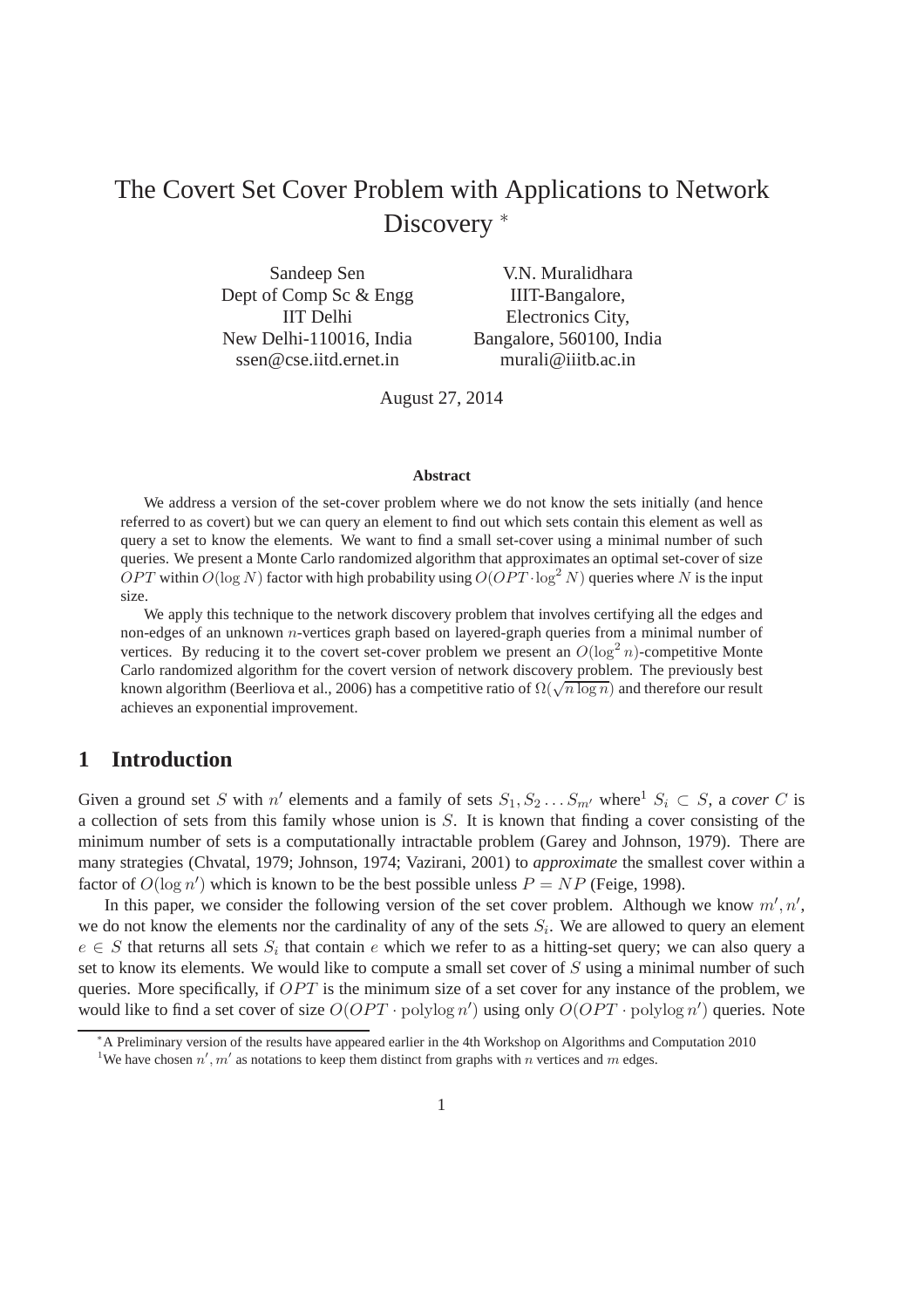that by using  $\min\{m', n'\}$  queries, we can reduce it to the standard version but the number of queries may not satisfy  $O(OPT \cdot \text{polylog } n')$ . By restricting the number of queries to be close to  $OPT$ , an algorithm cannot afford to learn the contents of all the sets, yet it is required to find a cover close to the optimal.

This formalization is also distinct from the *online* problems addressed in (Alon et al., 2003; Awerbuch et al., 1996) where the sets are known but the adversary chooses a subset of the ground set for which a minimal cover must be computed. An adversary chooses the elements one after the other and the online algorithm must maintain a cover of the elements revealed upto a given stage. There is no apparent relationship between the two versions. In one case, the initial sets are not known but the algorithm can choose the elements for hitting set queries whereas in the online case, the sets are known but the adversary chooses the elements. Moreover, the number of queries is also a measure of performance in the version considered here.

Our research is motivated by the problem of discovering the topologies of large networks such as the Internet. For large networks such as the Internet which changes frequently, it is very difficult and costly to obtain the topology accurately. Nevertheless, such information about the network is very useful - for example, the robustness properties of the network or studying the routing aspects.

In order to create the topology of the network, one of the techniques used is to obtain local views of the network from various locations and combine them to determine the topology of the network. One can view this technique as an approach for discovering the topology of the network by some queries. Here, a query corresponds to the local view of the network from one specific location. In the real world scenario, the cost of answering a query is usually very high, so the objective of the network discovery problem is to find the map of the network using a minimal number of queries.

Note that in the network discovery problem, we have to confirm the existence and non-existence of an edge between any pair of vertices. So, any query at a vertex should implicitly or explicitly confirm the absence or presence of edges between some pair of vertices. The *Layered Graph Query Model* and *Distance Query Model* are the most widely studied query models.

*Layered Graph Query Model* : A query at a vertex v yields the set of all edges on all shortest paths from the vertex v to any other vertex reachable from v in the graph. More specifically, we obtain information about an edge  $(x, y)$ , iff  $d(v, x)$  and  $d(v, y)$  are consecutive where  $d(v, x)$  is the level of x (from v, see Figure 1).

*Distance Query Model* : A query at a vertex v yields the distances of v to every vertex of the graph, *i.e.* a query at a vertex v returns a vector  $\vec{v}$ , where the *i*th component indicate the distance to *i*th vertex from vertex v. It is easy to see that it is a weaker query model as compared to *Layered Graph Query Model* . In the *Distance Query Model* , an edge may be discovered by a combination of queries as illustrated in Figure 2. In the example shown in Fig 2, query at vertex 1 discovers the non-edges  $\{(1, 4), (1, 5), (1, 6), (2, 6), (3, 6)\}\$ and edges  $\{(1, 2), (1, 3)\}\$ . A query at vertex 6 discovers the non-edges

 $\{(1, 4), (1, 5), (1, 6), (2, 6), (3, 6), (4, 2), (5, 2), (3, 2)\}\$ and edges  $\{(3, 1), (1, 2), (6, 4), (6, 5)\}\$ . Combining these two queries, we discover the edges  $(5, 3)$  and  $(4, 3)$ . In the off-line version of network discovery problem, the network is initially known to the algorithm. Unlike the online problem, here the goal is to compute a minimum number of queries that suffice to discover the network. Given a network, we can verify whether what we have been given is the correct information. Thus, we refer to the off-line version of network discovery problem as *network verification*.

#### **1.1 Prior work in network discovery**

Bejerano and Rastogi (Bejerano and Rastogi, 2003) studied the problem of verifying all edges of a graph with as few queries as possible in a model similar to the *Layered Graph Query Model* . For a graph with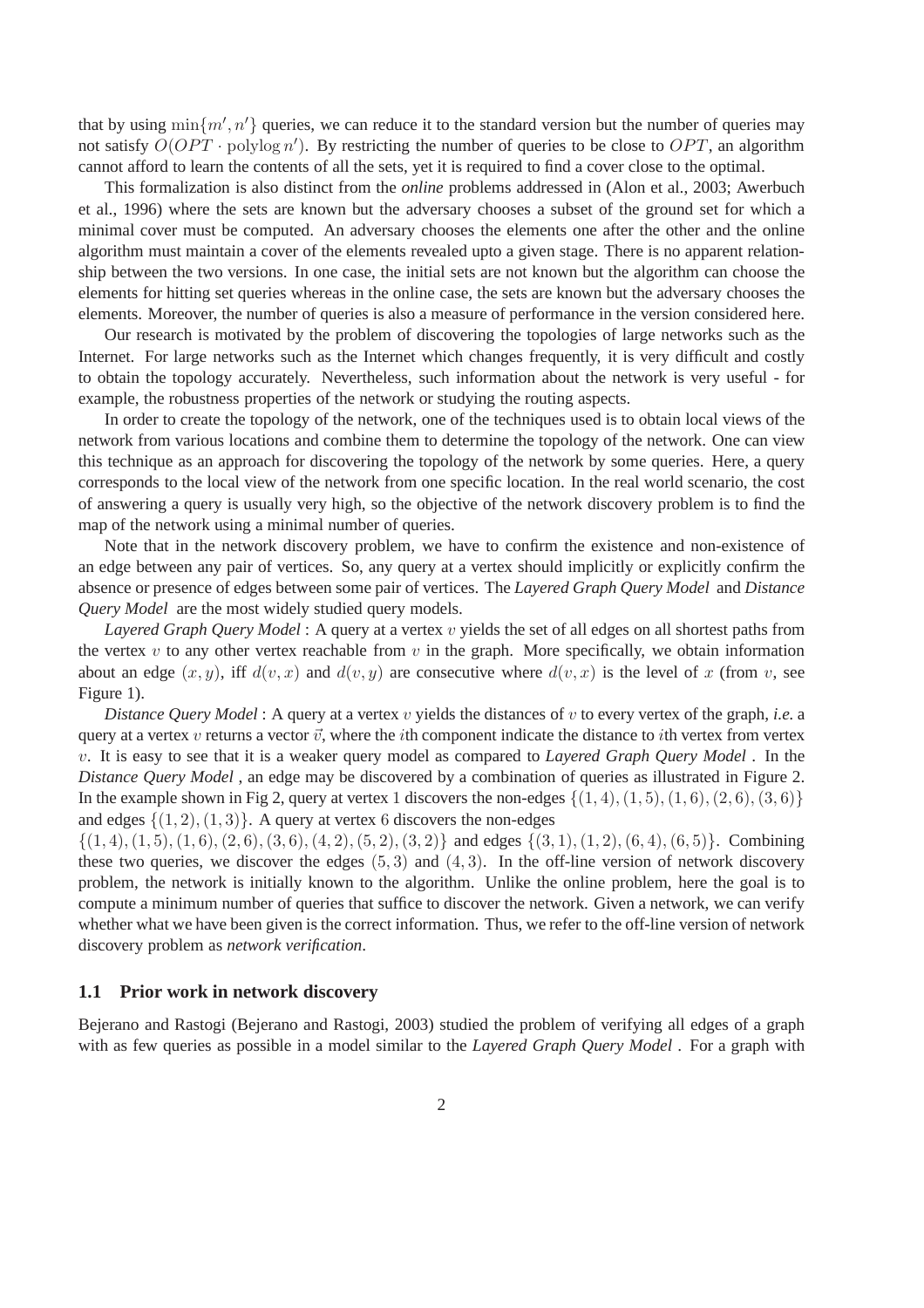

Figure 1: A query at a vertex  $v_1$  in the layer graph model (a) yields certificate for the edges in (b) and non-edges in (c)



Figure 2: The edges  $(5, 3)$  and  $(4, 3)$  of the graph (a) is discovered by the combination of queries at vertex 1 in (b) and at vertex 6 in (c) in the distance query model - the distances are depicted via layers of the graph.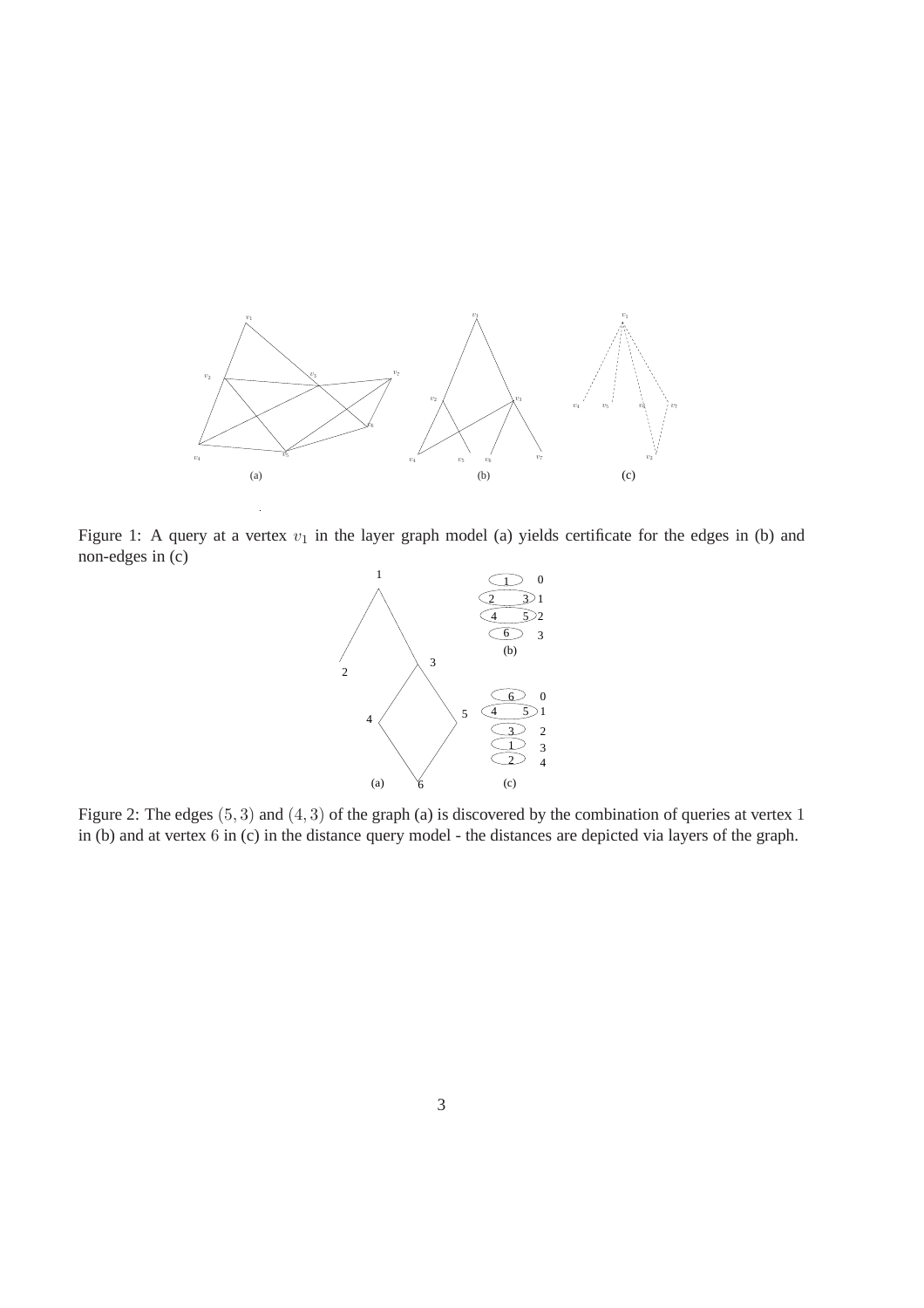n vertices, they give a set-cover based  $O(\log n)$ -approximation algorithm and show that the problem is NP-hard. In contrast to Bejerano and Rastogi, we are interested in verifying (or discovering) both the edges and the non-edges of a graph. It turns out that the network verification problem was considered as a problem of placing landmarks in graphs (Khuller et al., 1996). The problem was shown to be NP-complete and an  $O(\log n)$ -approximation algorithm was presented. Beerliova et al. (Beerliova et al., 2005) proved an  $\Omega(\log n)$  lower bound on the approximation factor for any polynomial time algorithm for the network verification in the *Layered Graph Query Model* unless P = NP.

In the *online* version of the problem, the network (graph) is unknown to the algorithm. To decide the next query, the algorithm can only use the knowledge about the network that it has gained from the answers of previously asked queries. Thus, the difficulty in selecting good queries arises from the fact that we only have the partial information about the network.

For the network discovery problem, Beerliova et al.(Beerliova et al., 2006) have shown an  $\Omega(\sqrt{n})$  lower bound on the competitive ratio of any deterministic online algorithm and an  $\Omega(\log n)$  lower bound for any randomized algorithm for the *Distance Query Model* . The best known algorithm in the *Distance Query Model* is a randomized online algorithm which is  $O(\sqrt{n \log n})$ -competitive (Beerliova et al., 2006). In contrast, for the *Layered Graph Query Model* , Beerliova et al.(Beerliova et al., 2006) have shown that no deterministic online algorithm can be  $(3 - \varepsilon)$  competitive for any  $\varepsilon > 0$ . The best known algorithm in this model before this work is an  $O(\sqrt{n \log n})$ -competitive online randomized algorithm (Beerliova et al., 2006) that leaves an exponential gap between the best known lower and upper bounds for the *Layered Graph Query Model* .

In this paper, we present a randomized Monte Carlo online algorithm with a competitive ratio  $O(\log^2 n)$ for the *Layered Graph Query Model* , thereby, nearly closing this exponential gap.

#### **1.2 Our results and techniques**

The network verification problem can be solved by reducing it to an appropriate instance of the set-cover problem (or hitting set problem). One can obtain an  $O(\log n)$  approximation algorithm for the network verification problem which is the best that we can hope to do unless  $P = NP$ . In the online network discovery problem, we do not know the graph *a priori* and hence the above reduction cannot be used directly. In particular, the sets are not known explicitly, so we first develop an algorithm for solving the *covert* version of the set-cover problem using queries.

We present an algorithm that computes a set-cover of size at most  $O(\log(m'+n') \cdot OPT)$  using at most  $O(\log^2(m' + n') \cdot OPT)$  queries with high probability. Using this, we obtain an  $O(\log^2 n)$ -competitive Monte Carlo randomized algorithm for the network discovery problem in the *Layered Graph Query Model* This is a significant improvement from the previously best known  $O(\sqrt{n \log n})$ -competitive algorithm ((Beerliova et al., 2005)).

Our algorithm for the set-cover simulates the greedy set-cover algorithm without any information about the contents of any of the sets initially. We use estimation using random sampling to choose the (near) largest cardinality set which is the basis of the greedy algorithm. We have to compensate for the inaccuracies in sampling by using a more careful amortization argument for proving the approximation factor. The greedy algorithm is modified to run in  $O(\log(n' + m'))$  rounds instead of the conventional  $OPT \cdot \log n'$  stages.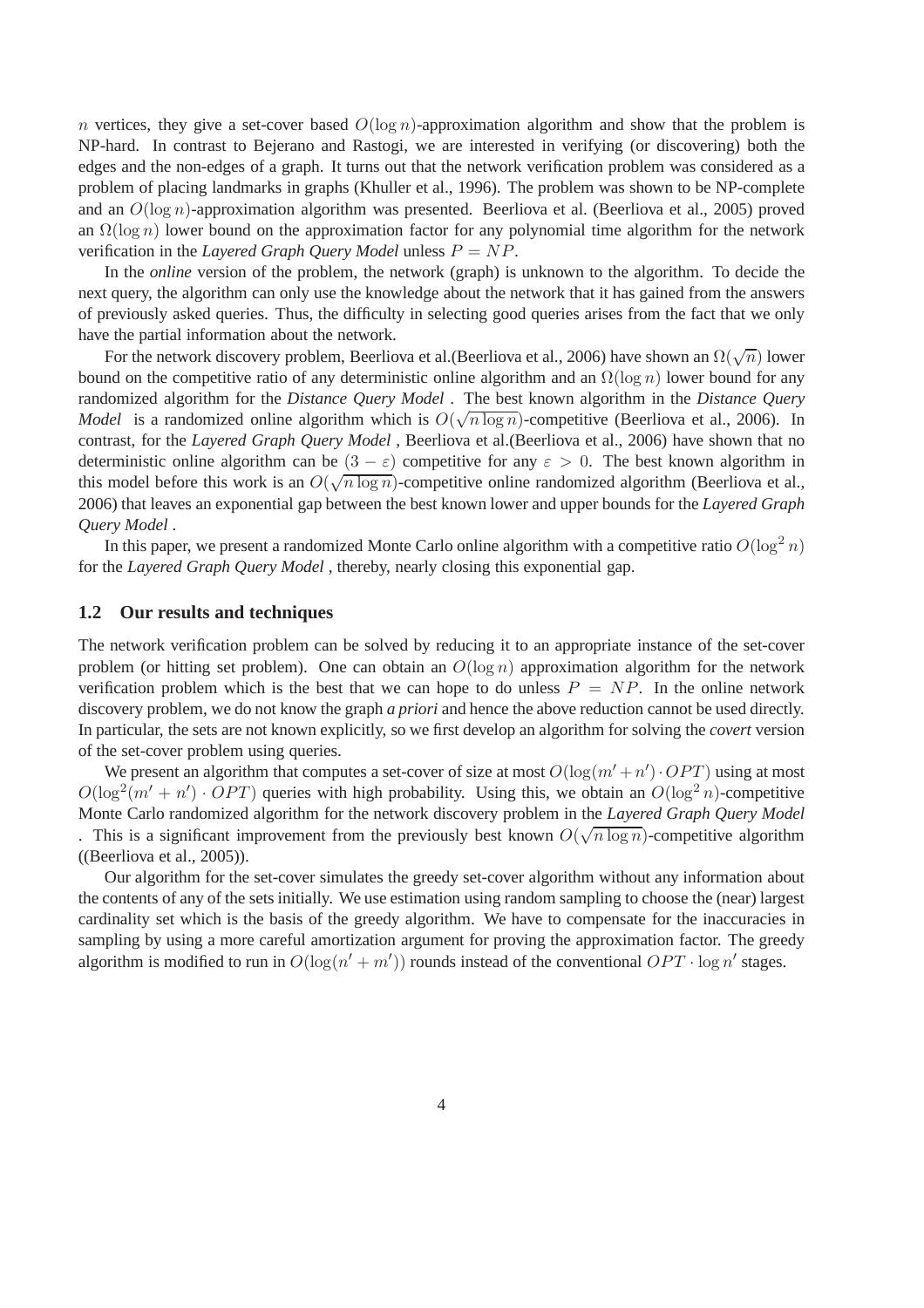### **2 Preliminaries**

Let  $G = (V, E)$  be a connected, undirected, unweighted graph representing a network of *n* vertices. For two distinct nodes  $u, v \in V$ , we say that  $(u, v)$  is an edge if  $(u, v) \in E$  and a non-edge if  $(u, v) \notin E$ . The set of non-edges in G is denoted by  $\overline{E}$  where  $E \cup \overline{E} = V \times V$ .

We assume that the set  $V$  of nodes is known in advance and it is the presence or absence of edges that need to be discovered or verified. A query at node v is denoted by  $query(v)$ .

We say that a query(w) *certifies*  $(u, v)$  if by using the answers to the query(w), one can confirm the presence or absence of the edge  $(u, v)$  in the graph, *i.e.* query $(w)$  implicitly or explicitly confirms whether  $(u, v) \in E$  or  $(u, v) \in E$ . We associate two sets with each  $query(w)$  as follows. For a given vertex  $w \in V$ , let  $Q_w$  denote the set of all  $(u, v) \in V \times V$  such that  $query(w)$  *certifies*  $(u, v)$ . For a given  $(u, v) \in V \times V$ , let  $H_{(u,v)}$  denote the set of all vertices w such that  $(u, v)$  is *certified* by *query* $(w)$ . The two definitions can be considered duals of each other.

$$
Q_w = \{(u, v) \in V \times V | \text{ query}(w) \text{ certificates } (u, v)\} \forall w \in V
$$

$$
H_{(u,v)} = \{w \in V | \text{ query}(w) \text{ certificates } (u,v)\} \forall (u,v) \in V \times V.
$$

The above formulation of the network discovery problem can be reduced to the *set-cover* problem in which given a collection of sets  $Q_w$  of  $E \cup \overline{E}$ , the goal is to find a (minimum size) subset  $V' \subset V$  such that  $\cup_{v\in V'}Q_w = E \cup \overline{E}$ . Therefore, querying the vertices of the set-cover will certify all the edges and nonedges that can be used to discover the network.

In the related *hitting-set* problem, given a collection of sets  $H_{(u,v)}$  of V, the goal is to find a (minimum size) subset  $V' \subset V$  such that for any given set  $H_{(u,v)}$ , there exists a vertex  $v' \in V'$  such that  $v' \in H_{(u,v)}$ . It may be noted that the (offline) hitting-set problem is often solved by reducing it to the corresponding set-cover problem.

In the *offline* verification problem, given any query model, one can find the above sets exactly as the graph is known. So the network verification problem can be solved by reducing it to the corresponding setcover problem (or hitting set problem). Hence, we get an  $O(\log n)$  competitive algorithm for the network verification problem. As mentioned earlier this is the best that we can hope to do for this problem unless  $P = NP$ .

In the online network discovery problem, since we do not know the graph *a priori*, we cannot compute the above sets explicitly without querying all the vertices  $2$  To circumvent this problem, we develop an algorithm for approximating the set-cover using the related hitting-set queries. It can be easily seen (c.f. Section 6), that  $H_{(u,v)}$  can be obtained from  $Q_u$  and  $Q_v$  in the context of the network discovery problem.

### **3 Approximating set-cover from** ε**-net**

Clarkson (K.Clarkson, 1993) presented an elegant algorithm for set cover for geometric problems with bounded VC dimension (see (Har-Peled, 2011) for a survey of such results) based on *weighted* ε-net. His algorithm is based on random sampling (weighted) and a procedure to verify if a family of subsets is indeed a set cover. Notice that in our context |C| queries suffice to perform this verification where C is the claimed set cover. Intuitively, if an element is covered by  $\Omega(\varepsilon)$  fraction of the sets, then it will be covered by the

<sup>&</sup>lt;sup>2</sup>While this may be necessary for some graphs like the complete graphs, in general this will lead to poor competitive ratio.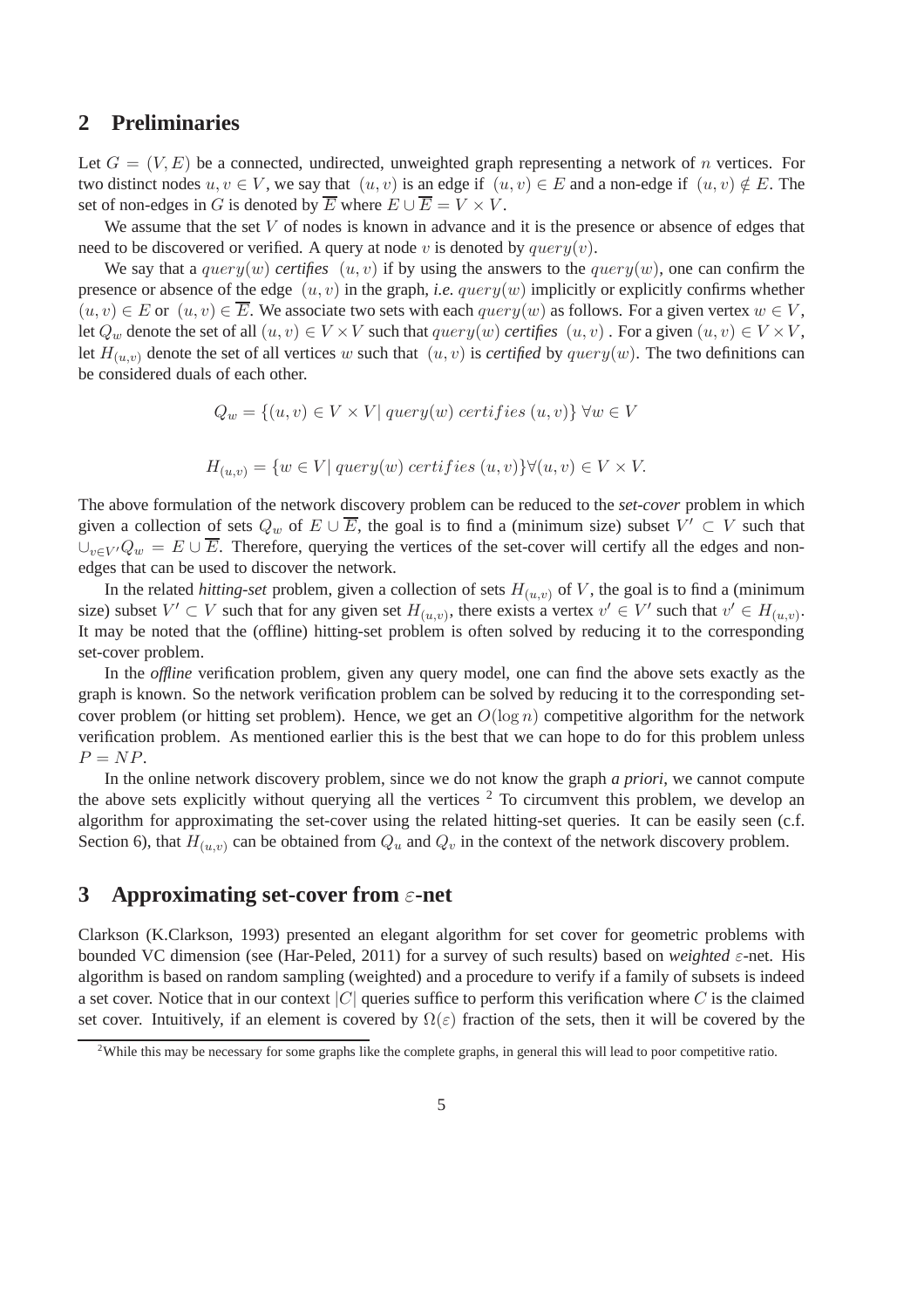$\varepsilon$ -net. For the remaining elements, the algorithms successively boosts the probability of being covered by a clever reweighting technique. The origins of this method goes back to Clarkson (Clarkson, 1988).

If a set has weight w and the sum of weights of all the sets is W, then the set is sampled with probability  $\frac{w}{W}$ . The algorithm repeatedly picks a random sample where in each new iteration, the weights are modified until we obtain a set cover. The algorithm assumes that the size of the optimal set cover  $OPT$  is known and fixes  $\varepsilon = \frac{1}{k}$  $\frac{1}{k}$ , where,  $k = |OPT|$ . The algorithm can be summarized as follows

### **Algorithm 1 Set cover using weighted** ε**-net**

Initially assign every set a unit weight. Initialize setcover  $C = \phi$ . **while** C is not a cover **do**

- 1: Pick a weighted  $\varepsilon$ -net  $\mathcal E$  of size  $O(1/\varepsilon \cdot \log m')$ .
- 2: If  $\mathcal E$  is a set-cover then report  $E$ .
- 3: Else, it misses at least one element, say x. Let  $S_x$  be the family of all sets that contain the element x and double the weights of all sets in  $S_x$ .

It is known that with high probability, the above algorithm converges in  $O(k \log(m/k))$  iterations ((K.Clarkson, 1993)). Since  $|OPT|$  is not known initially, we can use the doubling technique to guess  $|OPT|$  within a factor 2 by beginning with  $k_0 = 1$  and  $k_{i+1} = 2k_i$  as the *i*-th guess. Each iteration of the algorithm takes  $O(k_i \log m')$  queries, so the total number of queries is  $O(k_i^2 \log^2 m')$ . Note that it takes  $O(k_i)$  queries to verify a set cover. This yields a grand total of  $\sum_{i=0}^{\log |OPT|} O(2^{2i} \log^2 m) = O(|OPT|^2 \log^2 m)$  queries. This has competitive ratio roughly  $|OPT| \log^2 m$ , so that for  $|OPT| \le \tilde{O}(\sqrt{m'})$ , the competitive ratio is about  $\sqrt{m'}$ . For  $|OPT| \ge \sqrt{m'}/\log^2 m'$ , the competitive ratio is clearly  $\tilde{O}(\sqrt{m'})$  as m' queries trivially suffices. Therefore, by using this algorithm for network discovery in the layered graph model, we can match the algorithm of (Beerliova et al., 2005).

## **4 A near-optimal algorithm**

In the conventional greedy set-cover algorithm, we choose a set  $s_{\text{max}}$  that covers the maximum number of uncovered elements, say  $n_{max}$ , and add it to the cover. This leads to a  $\log n'$  approximation. Instead, if we choose any set that covers at least half of the  $n_{max}$  uncovered elements, then it gives a  $2 \log n'$  approximation. Recall that  $n', m'$  denote the number of elements and the number of sets respectively. More generally, if we choose a set that cover at least  $\frac{1}{c'} n_{max}$  elements, then we obtain a  $c' \log n'$  approximation. We consider a version of this *Relaxed Greedy-Set-Cover* (*RGSC*) where we repeat the following in stages 1, 2, . . . log n ′ . At any stage we identify all the sets that contain at least  $\frac{1}{2}n_{max}$  uncovered elements. We can consider the sets of in an arbitrary, but fixed ordering O and include those sets that contribute at least  $\frac{1}{2}n_{max}$  uncovered elements by deleting elements that have been already covered by sets chosen earlier. Note that the sets that will be included will depend on  $O$  - however, at the end of this stage, there won't be any set that contains  $n_{max}/2$  or more uncovered elements. Since any such ordering O corresponds to a valid run of *RGSC*, this will yield a  $2 \log n'$  approximation guarantee - see Appendix for a formal proof.

Our algorithm is based around simulating this approach, where we try to estimate the value of  $n_{max}$ indirectly using random sampling. In round i, <sup>3</sup> we check for  $n_{max} \in [\frac{n'}{2^{i-1}}]$  $\frac{n'}{2^{i-1}}, \frac{n'}{2^{i-1}}$  $\frac{n'}{2^{i-2}}$  by choosing a random sample of uncovered elements of an appropriate size. Using hitting set queries, we find the sets containing these randomly chosen elements. We choose an appropriate number of uncovered elements that will hit the

<sup>&</sup>lt;sup>3</sup> the notation  $n_{max}$  will refer to the maximum in the current round *i*.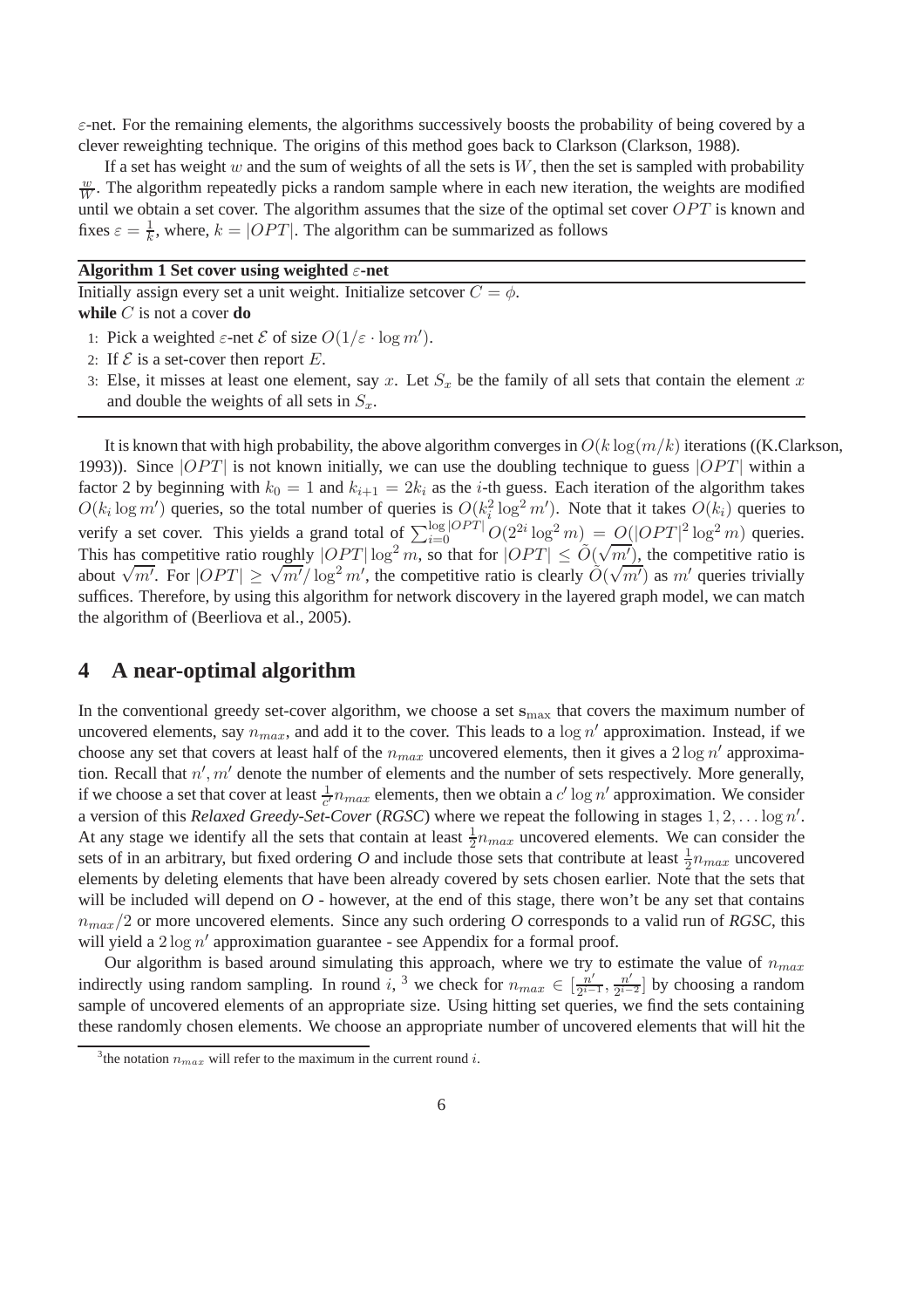sets having  $\frac{n'}{2i}$  $\frac{n'}{2^{i-2}}$  elements with high probability. We consider the sets in a fixed order and if a set contains more than at least a threshold number of randomly picked elements, then we include the set in the set-cover. Because of the estimation using random sampling, we lose a factor  $c' > 2$  in the underlying RGSC as we may choose some sets which contain fewer than  $n_{max}/2$  uncovered elements (but at least  $\frac{n_{max}}{c'}$ ).

Algorithm **Pseudo Greedy** described below, selects all sets containing at least  $n_{max}/2$  uncovered elements and discards the sets containing less than  $\frac{1}{c'} n_{max}$  uncovered elements for  $4 < c' < 8$  with high probability.

We assume that the sets are numbered in some canonical order. In the specific application of the network discovery problem, this ordering is implicit  $({v_1, v_2, \ldots v_n})$ , this induces a canonical ordering on the collection  $Q_{v_i}$  of sets). In the general setting, we assume that such an ordering exists or it can be easily computed.

In Algorithm 2,  $N$  denotes the cardinality of the ground set plus the number sets in the given family  $(N = n' + m')$ . In the case of Network Discovery problem,  $N = O(|V|^2)$ . In round i, we try to identify the sets containing at least  $\frac{n'}{2i+1}$  $\frac{n'}{2^{i+1}}$  uncovered elements.

#### **Algorithm 2 Pseudo-Greedy**

Initialize set cover  $C = \{\}.$ 

**for**  $i = 0, 1...$  **do** 

1: Let  $n_i$  be the number of elements left in this round and  $s_i = \min\{\frac{n'}{2^i}\}$  $\frac{n'}{2^i}, n_i$ }. Choose a random sample  $R^i$ of size  $(4\alpha n_i/s_i)$  log N.

**Comment:**  $\alpha$  is a constant whose value will be determined in the analysis.

- 2: If  $s_i \leq \alpha \log N$  then solve the hitting set problem directly using at most  $n_i$  hitting set queries and run the explicit greedy set-cover algorithm to compute a cover  $C_0$ . Output  $\mathcal{C} \cup \mathcal{C}_0$ .
- 3: Else (if  $s_i > \alpha \log N$ ), let  $S^i$  be the sets that contain more than  $\alpha \log N$  sampled elements. If  $S^i$  is empty, increment i and go to step 1.
- 4: Process  $S^i = \{X_1, X_2, \ldots\}$  in some predefined order until all sets are exhausted.

(i) Let 
$$
R_j = \bigcup_{p \leq j, X_p \in \mathcal{C}} (X_p \cap R^i)
$$

(the union of the elements of  $R^i$  that are contained in the sets  $X_1, X_2, \ldots X_j$  that are chosen in  $\mathcal{C}$ .)

(ii)  $C = C \cup X_{i+1}$  if

$$
|X_{j+1} \cap (R^i \setminus R_j)| \ge \alpha \log N
$$

else discard  $X_{i+1}$ .

**Comment** Include  $X_{j+1}$  in the cover if it contains an additional  $\alpha \log N$  sampled elements.

- (iii) Update  $R_j$  to  $R_{j+1}$  using set queries.
- 5: Update the elements covered by the sets chosen in this round using set queries.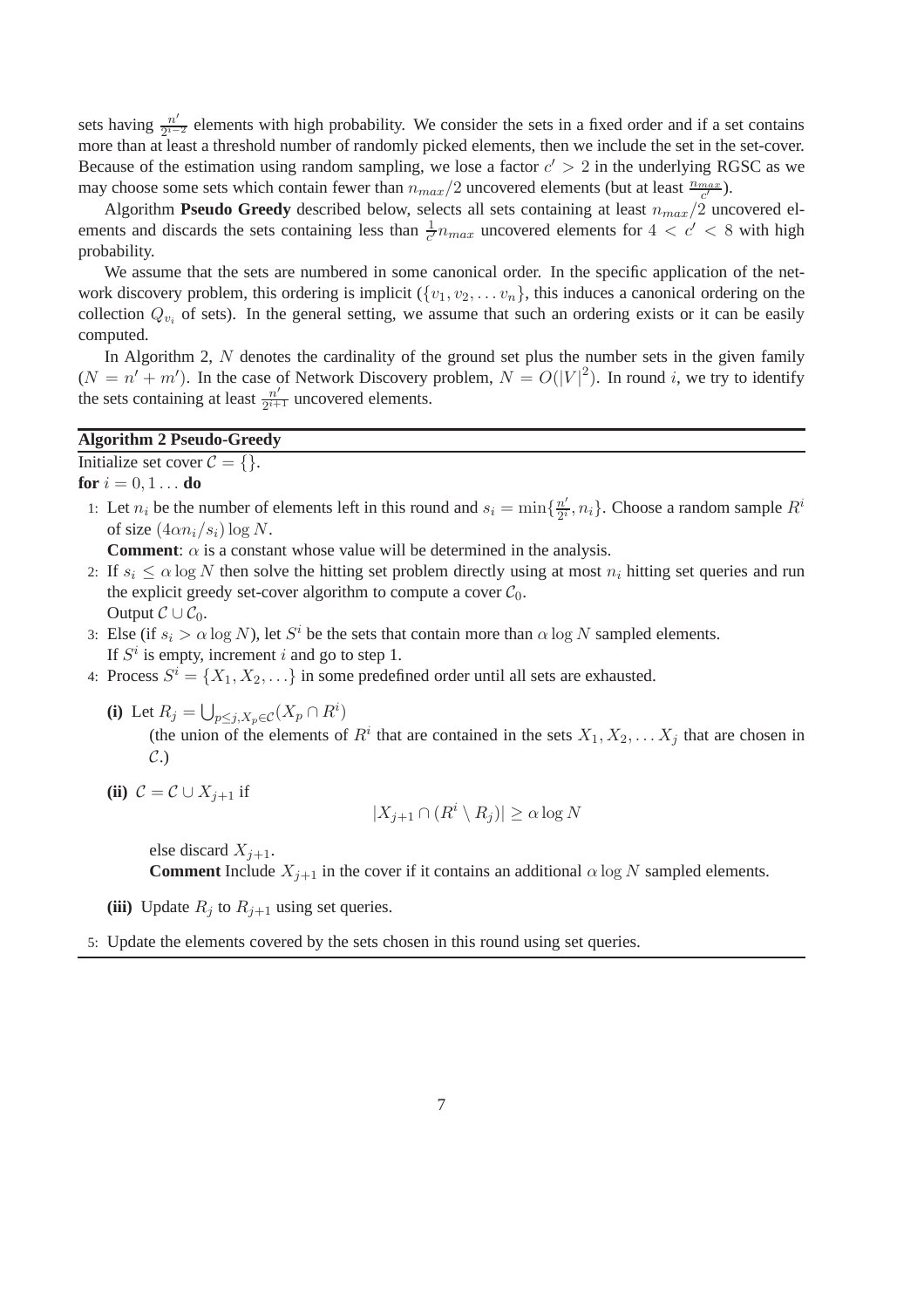## **5 Analysis**

We begin with a broad intuition behind the previous algorithm. If the largest set has size  $n'/t$  then the minimum number of sets in any set cover is  $\Omega(t)$ . Therefore, we can afford to query a sample of size approximately  $O(t \cdot \text{polylog } n')$  elements without blowing up the competitive ratio. In this context note that a uniform random sample of size  $O(t \cdot \text{polylog } n')$  will have  $\theta(\text{polylog } n')$  elements common with a set of size  $n'/t$  with high probability. However, if there are  $\Omega(t)$  sets of size  $O(n'/t)$ , we cannot afford to sample repeatedly for finding these sets.

The reader could feel that a constant factor sized sample  $(O(\frac{n_i}{s})$  $\frac{n_i}{s_i}$ ) may suffice at each level but it does not serve our purpose of bounding the failure probability over all the  $\Omega(1)$  levels simultaneously. On the other hand, by choosing samples that are about  $O(\log n)$  factor over the expectation, we are able to get the inverse polynomial success probability bounds (proportional to  $O(1 - 1/N<sup>c</sup>)$ ). However, this is not a proof and the issue of reducing the sample size is still an open question. The above observations form the crux of the analysis that are now formalized.

#### **Lemma 5.1** *In round* i*, in Step 3, the following holds with high probability*

*(i) If a set* T *contains at least*  $s_i/2$  *elements then with high probability it will have at least*  $\alpha \log N$  *sampled elements.*

*(ii)* Any set  $T$  chosen in Step 3 will contain at least  $\frac{1}{c'}s_i$  elements for  $4 < c' < 8$  with high probability.

*Proof.* Let T be a set where  $m \geq |T| \geq m/2$ . Suppose we sample every element independently with probability p. The expected number of sampled elements Y is such that  $mp \ge Y \ge mp/2$ . From Chernoff bounds,

$$
Pr[(1+\varepsilon)mp \ge Y \ge (1-\varepsilon)mp/2] \ge 1 - 2e^{-mp\varepsilon^2/4}
$$

Choosing  $\varepsilon = 1/2$ , we get

$$
Pr[3/2mp \ge Y \ge mp/4] \ge 1 - 2e^{-mp/16}
$$

In round i, each element is picked independently with probability  $(4\alpha/s_i)$  log N, therefore, the expected number of hits in a set of size m is  $(4m\alpha/s_i)$  log N. From Chernoff bounds, by substituting  $m = s_i$ ,

$$
Pr[6\alpha \log N \ge Y \ge \alpha \log N] \ge 1 - 2e^{-\alpha/4 \log N} = 1 - 2/N^{\alpha/4}
$$

Since the number of such T is less than N, the algorithm picks all sets containing at least  $s_i/2$  uncovered elements with high probability. On the other hand,  $T$  be any set chosen in Step 3 of the algorithm. Then, by applying Chernoff bound, we get,

$$
Pr[T < s_i/c'] \le e^{-(c'-2)\alpha/8 \log N} = 1/N^{(c'-2)\alpha/8}
$$

for all  $4 < c' < 8$ .

**Lemma 5.2** *If round i takes*  $O(\frac{n_i}{s})$  $\frac{n_i}{s_i} \cdot f(N)$  queries, then the set-cover can be found using  $O(n_g \cdot f(N))$ *queries where* n<sup>g</sup> *is the size of the set-cover returned by the underlying RGSC Algorithm.*

*Proof.* In round i, we include all those sets in the cover that covers at least  $s_i/2$  additional elements. In round i, let us distribute the cost uniformly to the remaining elements, i.e., each of the  $n_i$  elements is charged  $O(f(N)/s_i)$ . If an element is covered by a set chosen in round i then it is not charged in the subsequent rounds. So the total cost over all the rounds for element x is  $C(x) \le f(N) \cdot \left(\frac{1}{|s(x)|} + \frac{1}{s(x)|} + \frac{1}{|s(x)|} + \frac{1}{s(x)|} + \frac{1}{s(x)|} + \frac{1}{s(x)|} + \frac{1}{s(x)|} + \frac{1}{s(x)|} + \frac{1}{s(x)|}$  $\frac{1}{s_i}+\frac{1}{2s}$  $\frac{1}{2s_i} + \frac{1}{4s}$  $\frac{1}{4s_i} + \ldots \Big) \leq$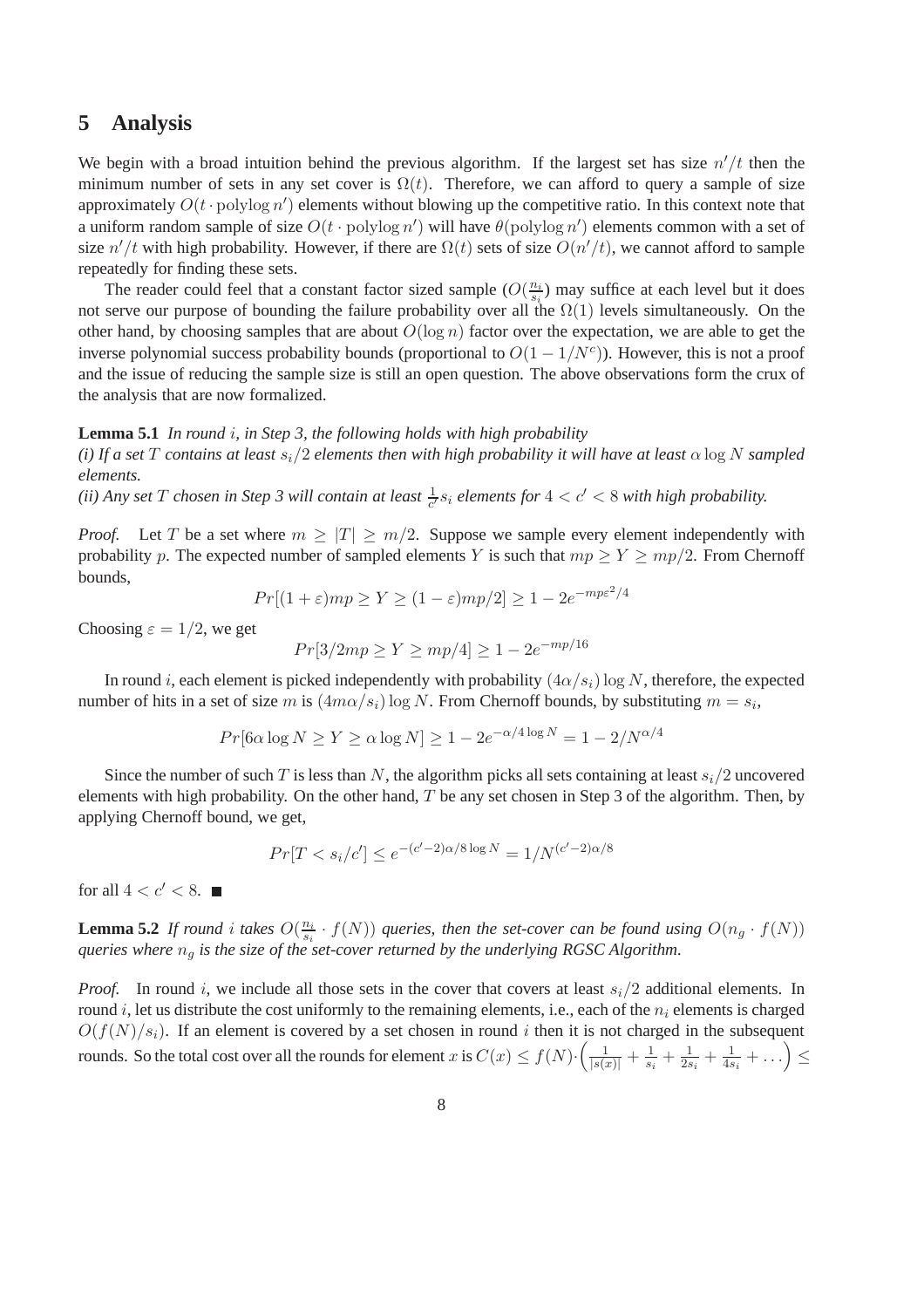$3c' \frac{f(N)}{|s(x)|}$  where  $s(x)$  is the set that *first* covers element x and  $s_i/c' \leq |s(x)| \leq s_i$ . The constant c' refers to the constant in the previous lemma. Therefore

$$
\sum_x C(x) \le f(N) \sum_x \frac{3c'}{|s(x)|} = 3c'f(N) \cdot \sum_{X \in \mathcal{C}} \sum_{x:s(x)=X} \frac{1}{|s(x)|}
$$

The summation represents the cost of the underlying *RGSC* algorithm and therefore, it is bounded by  $3c' f(N) \cdot n_g$  (see Lemma 7.1 in the Appendix).

Note that the underlying *RGSC* algorithm is a  $c'$  log  $N$  approximation to the set-cover.

**Theorem 5.3** *Algorithm 2 returns a set-cover of size at most*  $O(\log N \cdot OPT)$  *using at most*  $O(\log^2 N \cdot \frac{1}{N})$ OPT) *queries with high probability*.

*Proof.* In our algorithm,  $f(N)$  is  $O(\log N)$  and the maximum number of iterations is  $O(\log N)$ . When  $s_i < \alpha \log N$ , we solve the problem directly using at most  $n_i$  hitting set queries, and explicitly run the greedy set-cover. Since the largest set has size  $n'/2^i$ , the size of the optimal cover is at least  $\Omega(n'/\log N)$ and therefore, the number of queries is  $O(\log N \cdot OPT)$ . In order to prove the theorem, we will show that the bound on  $n_q$  in Lemma 5.2 is  $O(\log N \cdot OPT)$ . So, we must establish that the sets *shortlisted* in Step 3 of the Algorithm and finally included in the cover in Step 4 are only those sets (on the basis of their estimates) that covers at least  $s_i/c'$  uncovered elements. In particular, we must guard against oversampling of the uncovered elements of any set *at the time it is considered for inclusion in a given round*. Even though the sets were appropriately sampled in Step 3, at the time of its consideration in Step 4(ii), the sampling of the remaining part must be accurate enough that may necessitate arguing about an exponential number of possibilities depending on the order of its inclusion.

To avoid this, let us assume that we consider the sets of  $S<sup>i</sup>$  in increasing order of their indices. Let  $X_1, X_2, \ldots$  be the sets of  $S^i$  in this canonical ordering that contain at least  $s_i/c'$  elements. Now consider a hypothetical ordering  $O$  of the elements based on this ordering of the sets. Namely, all elements of  $X_i$ are numbered smaller than  $X_{i+1}$  and the numbering within a set is arbitrary. For example, all the elements in  $X_1 \setminus X_2$  are numbered before  $X_1 \cap X_2$  and elements of  $X_2 \setminus X_1$  come last. Suppose the elements are sampled according to  $O$ . We define  $X'_i$  as all the uncovered elements in  $X_i$  after  $X_1, X_2, \ldots X_{i-1}$  have been considered and (hypothetically) sample the elements in  $X'_i$  according to  $\mathcal{O}$ .

We consider  $X'_i$  to be *under-sampled* if  $|X'_i| \geq s_i$  but the number of sampled elements intersecting  $X'_i$ (not including  $X_i \setminus X'_i$ ) is less than  $\alpha \log n$ . We analogously define *oversampling* for  $X'_i$ .

We say that a bad event has occurred in round j, if any of the sets  $X'_i$  is under-sampled or oversampled and let the complement of this event be  $Z_i$ . From Lemma 5.1, we can bound the probability of under sampling and over sampling such that  $Pr[Z_i] \ge 1 - 3/N^{(\alpha/4)-1}$  (by choosing  $c' > 4$ ). Let  $A_i$  be the event that no under-sampling or oversampling occurs for  $X'_1, X'_2, \ldots X'_i$ . Then,

$$
\Pr[A_i] = \Pr[A_{i-1} \cap Z_i] = \Pr[Z_i | A_{i-1}] \cdot \Pr[A_{i-1}]
$$

Therefore,

$$
\Pr[A_i] \ge \Pr[A_{i-1}] \cdot (1 - 3/N^{(\alpha/4)-1}) \ge \left(1 - 2/N^{\alpha/4-1}\right)^i \text{ for } i \le N
$$

By choosing sufficiently large  $\alpha$  this is at least  $1 - 1/N^2$ . Since this holds for all  $j \le O(\log N)$  rounds, this also bounds the failure probability of our algorithm.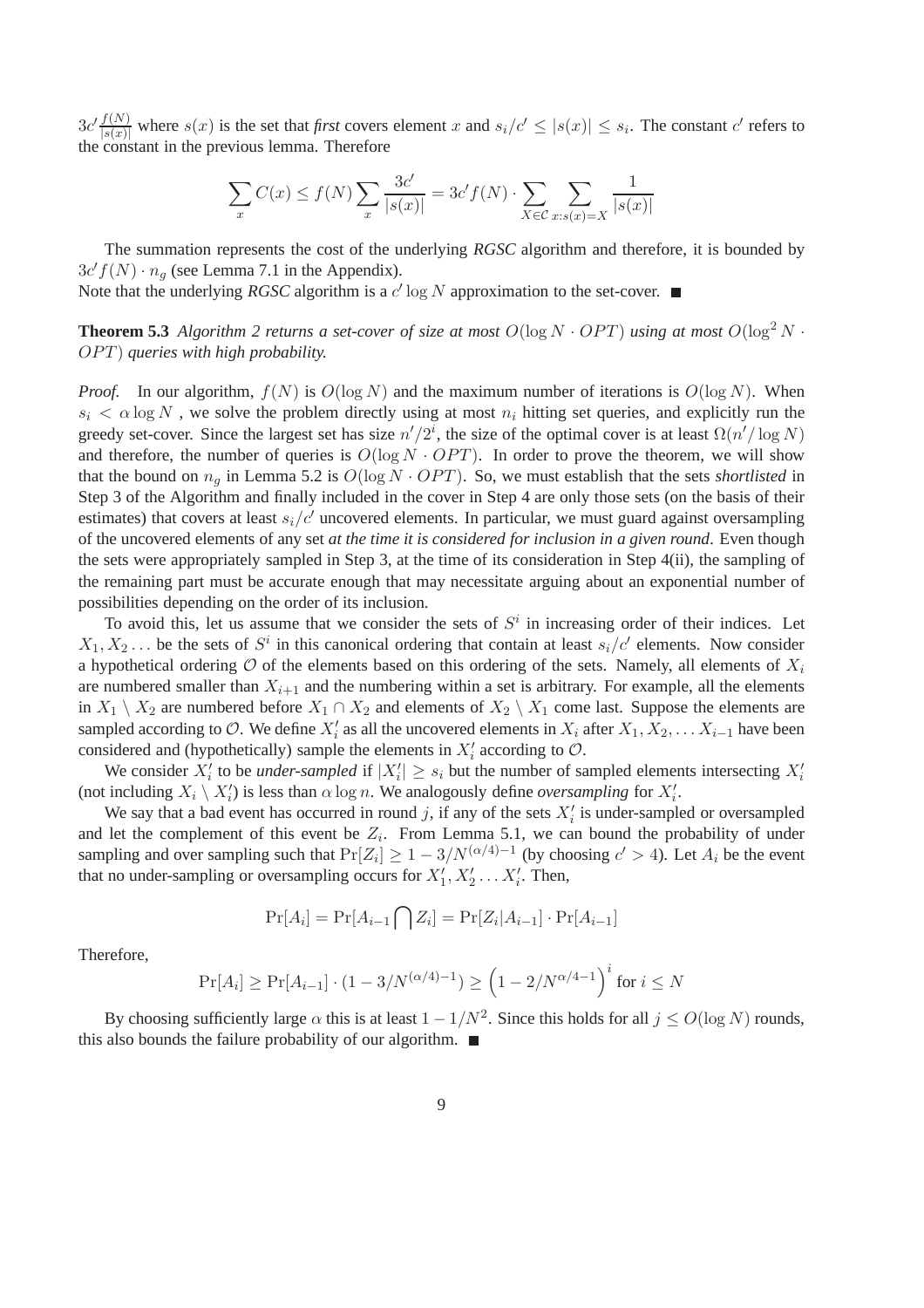**Remarks**: (i) The bounds do not depend on  $\mathcal{O}$  and holds for any parallel sampling method.

(ii) We say that the algorithm *fails* if in any of rounds, it does not pick all sets containing at least  $s_i/2$ uncovered elements or picks any set containing less than  $s_i/c'$  uncovered elements. The sizes of sets that will be chosen will satisfy the the above mentioned bounds with high probability; otherwise, the algorithm will be deemed to have failed. Note that the bound of Lemma 5.2 also holds with the same probability. Since we do not verify these properties, we obtain a Monte Carlo algorithm.

(iii) A deterministic algorithm picks all the sets of size at least  $s_i/2$ , and while our randomized algorithm chooses all sets of size at least  $s_i/2$ , it may pick some sets which are little smaller (but greater than  $s_i/c'$ ).

### **6 Network Discovery**

Given an *n*-vertex graph, initially we begin with all the  $\binom{n}{2}$  $n_2$ ) *unresolved* vertex pairs for which the algorithm must eventually determine if they define an edge or they don't have an edge. Recall the definition of  $H_{(u,v)}$ and  $Q_v$  from section 2. In this setting, the hitting-set problem is defined on the sets  $H_{(u,v)}$  and the set-cover problem on the sets  $Q_v$ . During any stage, random sampling is done on the set of unresolved pairs  $(u, v)$  to obtain estimates of  $Q_v$  by querying  $Q_{xy}$  where  $(x, y)$  is a sampled pair.

Recall that in *Layered Graph Query Model* , a query at a vertex v yields the set of all edges on shortest paths between  $v$  and any other vertex. We observe that this query model is equivalent to the model in which a query at vertex  $v$  yields all edges and non-edges between vertices of different distances from  $v$ . Note that an edge connects two vertices of different distance from  $v$  if and only if it lies on a shortest path between  $v$  and one of these two vertices. The shortest path rooted at  $v$  implicitly confirms the absence of all edges between vertices of different distance from v. Given an unresolved pair  $(v, u)$  whose status is not yet known, we query both the end points  $v$  and  $u$  to determine the distances of all nodes to  $u$  and v. From this we can deduce the set  $H_{(u,v)}$  of nodes from which the status of  $(u, v)$  can be determined :  $H_{(u,v)} = \{x \in V | d(u,x) \neq d(v,x) d(s,x) = \text{distance from } s \text{ to } x\}$ 

Algorithm **Pseudo Greedy** described in the previous section translates to the following in the context of the network discovery problem. Randomly pick a sample of unresolved pairs and for each such unresolved pair  $(u, v)$  we determine the set  $H_{(u,v)}$  by querying u and v. Let Q denote the query set which will be used to discover the network and initialize Q to the empty set. If v is contained in at least  $\alpha \log n$  of the queried sets, include  $v$  in the set-cover  $Q$ . Actually, like the general set-cover problem, it is a two stage process where we first shortlist and then subsequently run through this list in some predefined ordering, say according to the labels of the vertices. As before, we solve the set-cover problem on  $Q_v$  using a sequence of  $H_{(u,v)}$  hitting set queries. The reader can easily work out the details that we omit to avoid repetition.

In the following algorithm  $N = O(n^2)$ . The algorithm takes  $O(\log n)$  stages and in each stage we make  $O(\log n \cdot \text{OPT})$  queries, where OPT is the optimum number of queries required to solve the network verification problem. Since this is also optimum for the online problem, Algorithm **Network Discovery** makes  $O(\log^2 n \cdot \text{OPT})$  queries. The algorithm yields a set  $O(\log n \cdot \text{OPT}) Q_v$  queries that suffices to discover the given network. Therefore the overall number of queries for the online discovery is still  $O(\log^2 n \cdot \text{OPT})$ .

From our earlier analysis of the covert set-cover problem it follows that

**Theorem 6.1** *There is a*  $O(\log^2 n)$ -competitive randomized Monte Carlo algorithm for the network discov*ery problem in the Layered Graph Query Model .*

**Remark** Even if we restrict the query model to return a Layered graph of some bounded depth (that may not correspond to the entire graph), the reduction to covert set cover problem is analogous by modifying the definition of the sets and we obtain the same competitive ratio.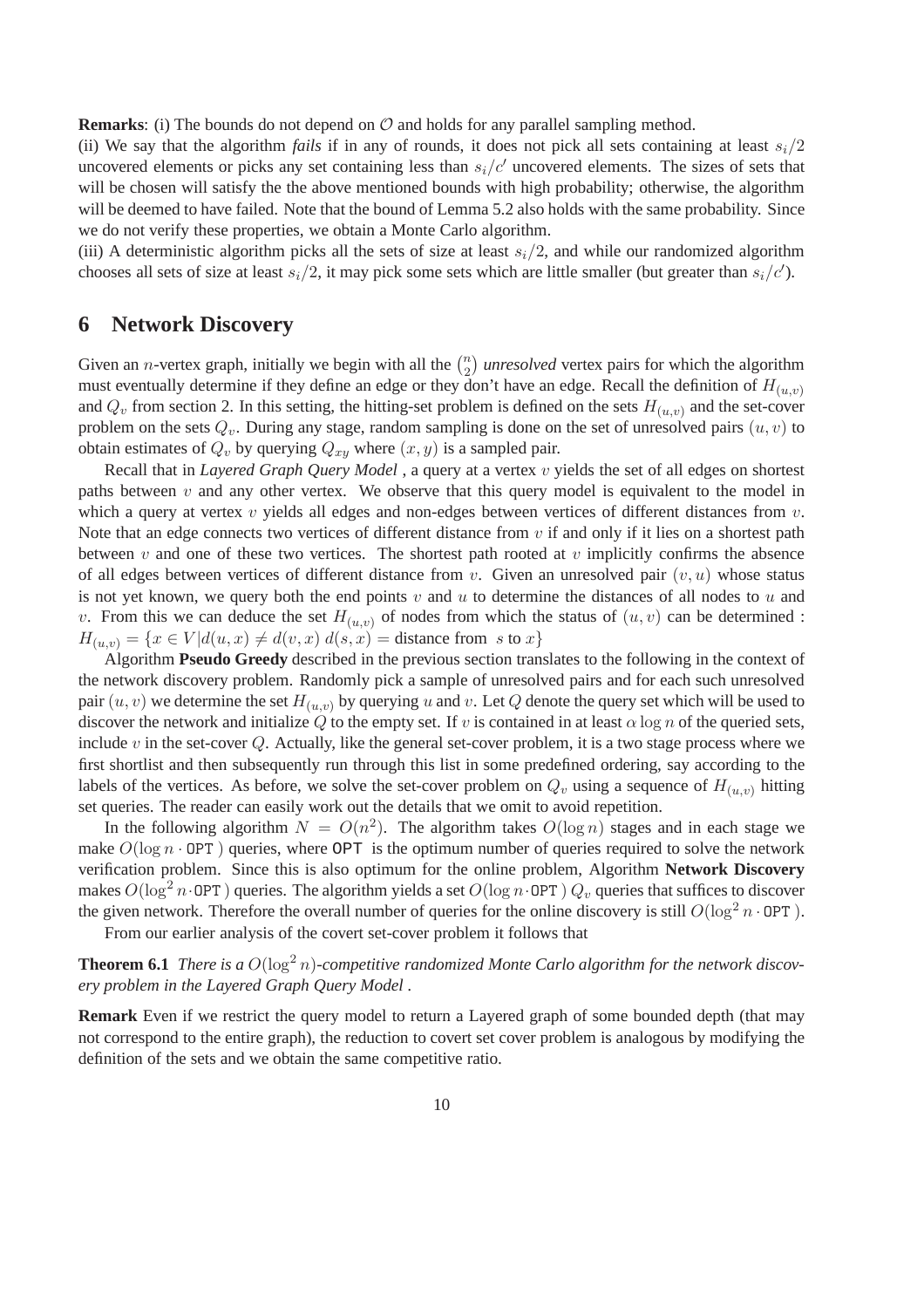#### **Algorithm 3** Network Discovery

**for**  $i = 0, 1...$  **do** 

- 1: Let  $n_i$  be the number of unresolved pairs which needs to be discovered and let  $s_i = \min\{\frac{N}{2^i}\}$  $\frac{N}{2^i}, n_i$ . Choose a random sample of unresolved  $(u, v)$  pairs,  $R<sup>i</sup>$  of size  $(4\alpha n_i/s_i)$  log N.
- 2: If  $s_i \leq \alpha \log N$  then find  $H_{(u,v)}$  for each of the unresolved pair and solve the network discovery problem by reducing it explicitly to the set-cover problem.
- 3: If  $s_i > \alpha \log N$ , find the set  $H_{(u,v)}$  for each sampled pair  $(u, v)$ .
- 4: Consider the vertices  $\{v_1, v_2, \ldots\}$  in this order where  $v_j \in H_{(u,v)}$  for at least  $\alpha \log N$  of the  $(u, v) \in R_i$ . Include  $v_j$  in Q only if  $Q_{v_j}$  contains more than  $\alpha \log N$  additional sampled undiscovered pairs at the time of its consideration. (The actual implementation of this is similar to Steps 3-4 of the Algorithm **Pseudo Greedy**.)

### **7 Conclusion and open problem**

The algorithm described in the last section gave a  $O(\log^2 n)$  algorithm for the network discovery problem – Can we improve this to  $O(\log n)$ , for example by using smaller sample sizes in each round ? We can consider a weighted version of the network discovery problem, where each query at a vertex costs say  $w<sub>v</sub>$ , it is not clear whether we can extend our approach to solve the weighted version of the problem.

We note that in the *Distance Query Model*, by querying both  $v$  and  $u$ , we can discover if  $u$  or  $v$ is a edge or non-edge. If it is a non-edge, then we can find the set  $H_{(u,v)}$  – a vertex w is in this set if  $d(u, w) - d(v, w) \ge 2$ . But if  $(u, v)$  is an edge, then we can not find the set  $H_{(u,v)}$ . It is not clear how to determine the *partial* witnesses, using set-cover queries as before. Therefore, it remains open if we can we improve the known  $O(\sqrt{n \log n})$  bound for network discovery problem to  $O(poly(\log n))$  approximation randomized algorithm in the *Distance Query Model* ?

**Acknowledgement** The first author is thankful to Rajeev Raman and Thomas Erlebach for introducing him to the problem and subsequent technical discussions.

### **References**

- Alon, N, Awerbuch, B, and Azar, Y (2003). The online set cover problem. In *STOC '03: Proceedings of the thirty-fifth annual ACM symposium on Theory of computing*, pp 100–105.
- Awerbuch, B, Azar, Y, Fiat, A, and Leighton, T (1996). Making commitments in the face of uncertainty: how to pick a winner almost every time (extended abstract). In *STOC '96: Proceedings of the twenty-eighth annual ACM symposium on Theory of computing*, pp 519–530.
- Beerliova, Z, Eberhard, F, Erlebach, T, Hall, A, M, H., Mihalák, M, and Ram, L S (2005). Network discovery and verification. In *WG*, pp 127–138.
- Beerliova, Z, Eberhard, F, Erlebach, T, Hall, A, M H, Mihalák, M, and Ram, L S (2006). Network discovery and verification. *IEEE Journal on Selected Areas in Communications*, 24(12): 2168–2181.
- Bejerano, Y and Rastogi, R (2006). Robust monitoring of link delays and faults in IP networks. *IEEE/ACM Transactions on Networks*, 14(5): 1092–1103.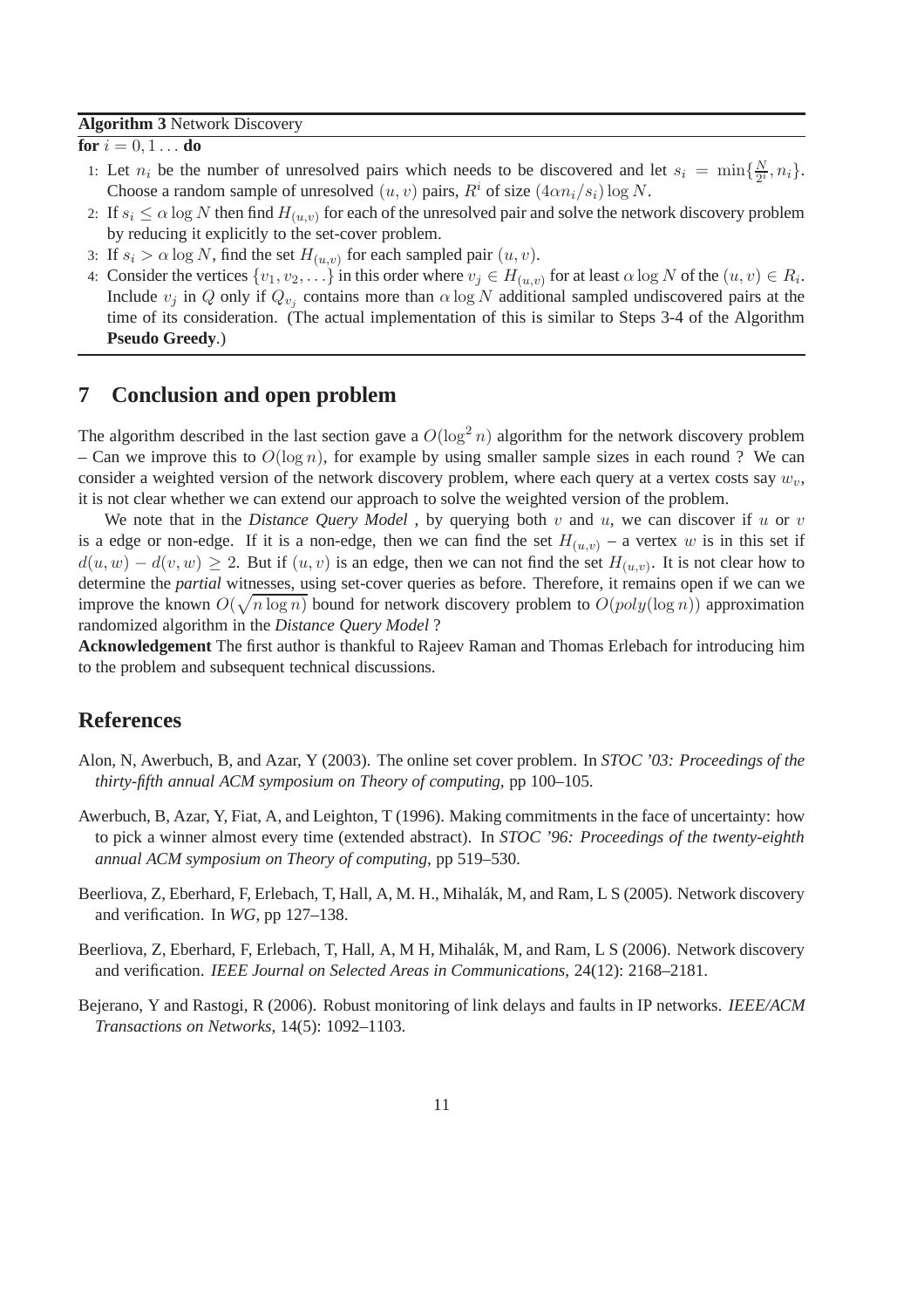- Chvatal, V (1979). A greedy heuristic for the set-covering problem. *Mathematics of Operations Research*, 4: 233 – 235.
- Clarkson, K L (1988). A las vegas algorithm for linear programming when the dimension is small. In *FOCS '88: Proceedings of the IEEE symposium on Foundations of Computer Science*, pp 452–456.
- Feige, U (1998). A threshold of ln n for approximating set cover. *Journal of the ACM*, 45: 634 652.
- Garey, M R and Johnson, D S (1979). *Computers and intractability*. Freeman.
- Har-Peled, S (2011). *Geometric Approximation Algorithms*. Mathematical surveys and monographs, Vol 173, American Mathematical Society.
- Johnson, D (1974). Approximating algorithms for combinatorial problem. *Journal of Computer and System Sciences*, 9: 256 – 278.
- Clarkson, K (1993). Algorithms for polytope covering and applications. In *Proc. of Workshop in Algorithms and Data Structures*, pp 246–252.
- Khuller, S, Raghavachari, B, and Rosenfeld, A (1996). Landmarks in graphs. *Discrete Applied Mathematics*, 70(3): 217–229.
- Vazirani, V V (2001). *Approximation algorithms*. Springer-Verlag.

# **Appendix A**

#### **Chernoff bounds**

If a random variable X is the sum of  $n$  iid Bernoulli trials with a success probability of  $p$  in each trial, the following equations give us concentration bounds of deviation of X from the expected value of  $np$ . These are useful for small deviations from a large expected value.

$$
Prob(X \le (1 - \epsilon)pn) \le exp(-\epsilon^2 np/2)
$$
 (1)

$$
Prob(X \ge (1 + \epsilon)np) \le exp(-\epsilon^2 np/4)
$$
 (2)

for all  $0 < \epsilon < 1$ .

#### **Greedy set-cover**

For completeness, we also sketch the proof of approximation factor of  $RGSC(\theta)$  for  $\theta < 1$ , such that at any step, the size of the set chosen is at least  $\theta \cdot n_{max}$ .

Let us number the elements of  $S$  in the order they were covered by the greedy algorithm (wlog, we can renumber such that they are  $x_1, x_2, \ldots$ ). We will apportion the cost of covering an element  $e \in S$  as  $w(e) = \frac{1}{U\setminus V}$  where e is covered for the first time by U and V is set of elements covered till then. This is also called the *cost-effectiveness* of set U. The total cost of the cover is

$$
\sum_{U} \sum_{e \in n(U)} \frac{1}{|n(U)|}
$$

where  $n(U)$  is subset of uncovered elements in U when U was chosen and e is covered for the first time. This can be rewritten as  $\sum_i w(x_i)$ .